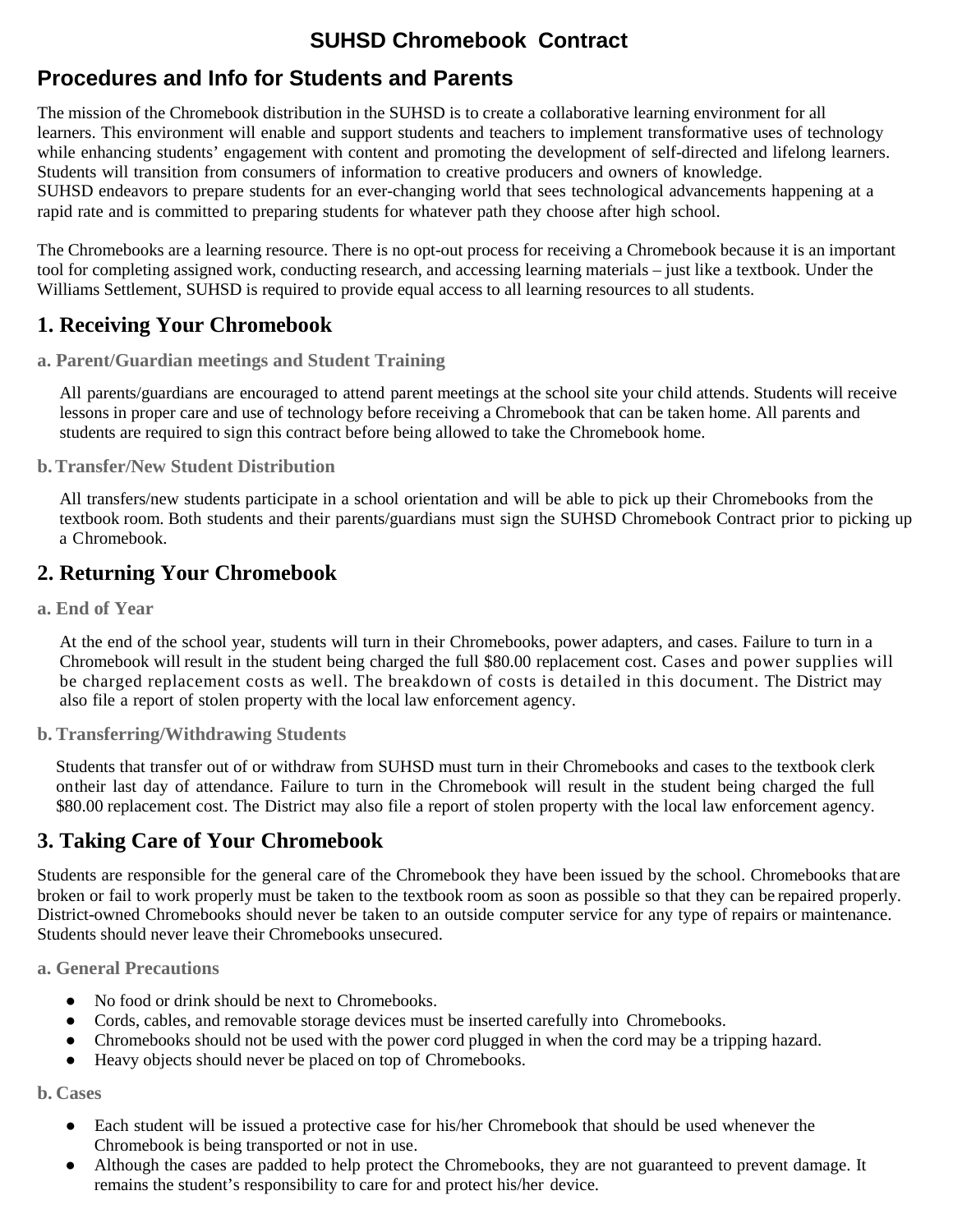### **c. Carrying Chromebooks**

- Always transport Chromebooks with care and in SUHSD-issued protective cases.
- Never lift Chromebooks by the screen.
- Never carry Chromebooks with the screen open.

### **d. Screen Care**

The Chromebook screen can be damaged if subjected to heavy objects, rough treatment, some cleaning solvents, and other liquids. The screens are particularly sensitive to damage from excessive pressure.

- Do not put pressure on the top of a Chromebook when it is closed.
- Do not store a Chromebook with the screen open.
- Do not place anything in the protective case that will press against the cover.
- Make sure there is nothing on the keyboard before closing the lid (e.g. pens, pencils, or disks).
- Only clean the screen with a soft, dry microfiber cloth or anti-static cloth.

#### **e. Asset Tags**

- All Chromebooks will be labeled with a library barcode.
- Students may be charged for tampering with a library barcode.

### **4. Using Your Chromebook at School**

Students are expected to bring a fully charged Chromebook to school every day and bring their Chromebooks to all classes unless specifically advised not to do so by their teacher.

**a. If a student does not bring his/her Chromebook to school**

- Teachers may loan a classroom Chromebook to a student for the duration of the class period.
- A student borrowing a Chromebook will be responsible for any damage to or loss of the issued device.

**b. Chromebooks needing repairs**

- If a Chromebook needs repair, return it to the textbook room and a replacement device will be issued.
- Chromebooks that are damaged or lost will have the appropriate charge recorded on the student account.
- Chromebooks that have a hardware or software fault (not caused by damage from the student) will be replaced at no cost to the student.

### **c. Charging Chromebooks**

- Chromebooks must be brought to school each day with a full charge.
- Students should charge their Chromebooks at home every evening.
- There will be a limited number of unsupervised charging stations in school common areas.

### **d. Backgrounds and Themes**

● Inappropriate media may not be used as Chromebook backgrounds or themes. The presence of such media will result in disciplinary action.

### **e. Sound**

- Sound must be muted at all times unless permission is obtained from a teacher.
- Headphones may be used at the discretion of the teachers.
- Students should have their own personal set of headphones for sanitary reasons.

### **f. Printing**

- Students will be encouraged to digitally publish and share their work with their teachers and peers when appropriate.
- Printing stations will be available in the library. Because all student work will be stored in an Internet/cloud application, students will not print directly from their Chromebooks at school. Students may log into a print station to print their work.
- Students may set up their home printers with the Google Cloud Print solution to print from their Chromebooks at home. For more information, visit [http://www.google.com/cloudprint/learn/.](http://www.google.com/cloudprint/learn/)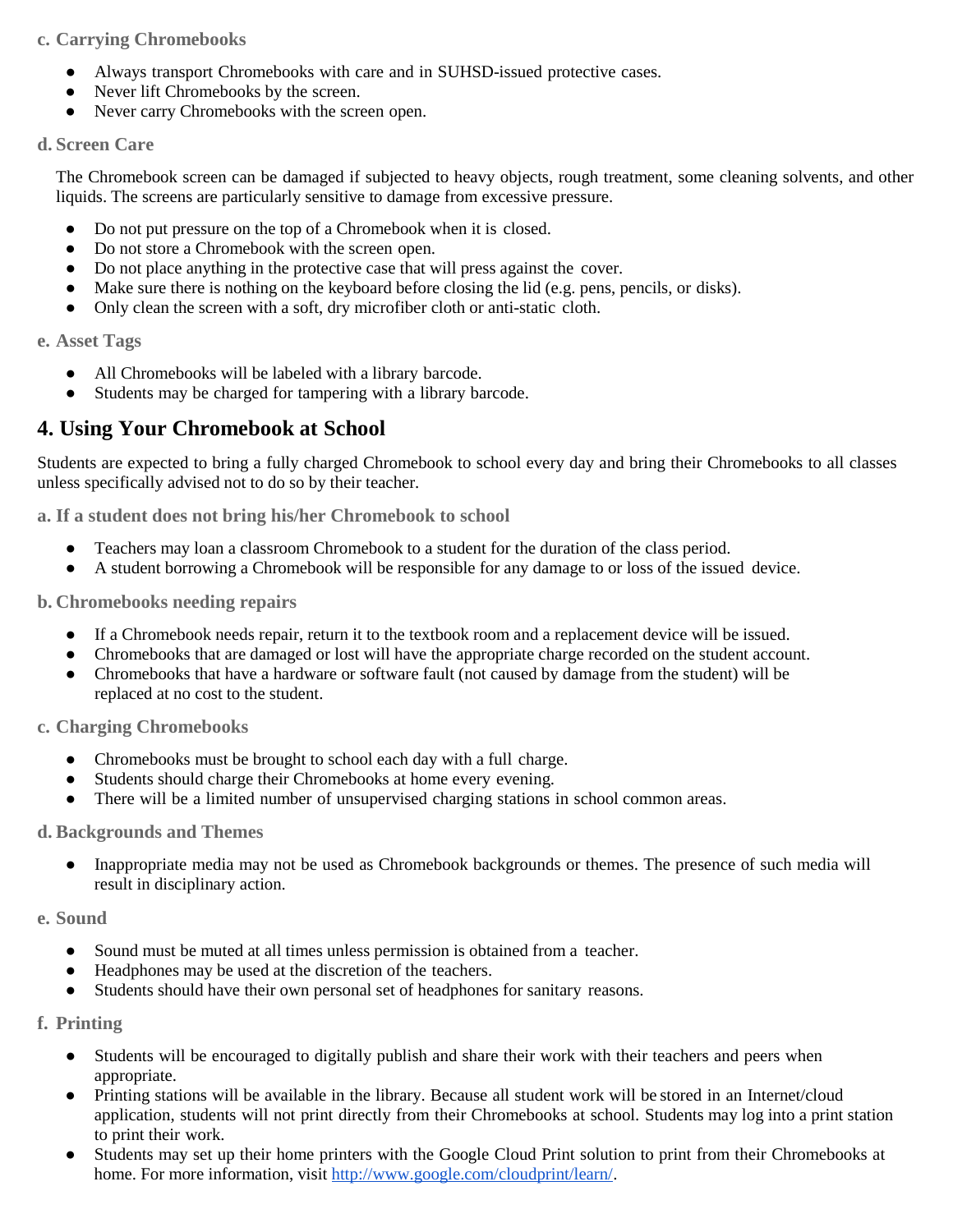**g. Logging into a Chromebook**

- Students will log into their Chromebooks using their school issued Google Apps for Education account.
- Only SUHSD students and staff can log into school Chromebooks. Parents may use their students Chromebook at home, but will need to have the student log in for them.
- Students should never share their account passwords with others

**h. Managing and Saving Your Digital Work with a Chromebook**

- The majority of student work will be stored in Internet/cloud based applications and can be accessed from any computer with an Internet connection and most mobile Internet devices.
- The District will not be responsible for the loss of any student work.
- Students are encouraged to maintain backups of their important work on a portable storage device or by having multiple copies stored in different Internet storage solutions.

## **5. Using Your Chromebook Outside of School**

Students are encouraged to use their Chromebooks at home and other locations outside of school. A WiFi Internet connection will be required for the majority of Chromebook use, however, some applications, such as Google Docs, can be used while not connected to the Internet. Students are bound by the SUHSD Use of Technology Policy, Administrative Procedures, acceptable use agreement, and all other guidelines in this document wherever they use their Chromebooks.

A limited number of WiFi mobile access devices will be available to check out from the school libraries. These do not replace regular home internet service but they give students without home internet the ability to work online to complete schoolwork.

## **6. Operating System and Security**

Students may not use or install any operating system on their Chromebook other than the current version of ChromeOS that is supported and managed by the SUHSD.

**a. Updates and Virus Protection**

- The Chromebook operating system, ChromeOS, updates itself automatically. Students do not need to manually update their Chromebooks.
- There is no need for additional virus protection.

## **7. Content Filter**

The District utilizes an Internet content filter that is in compliance with the federally mandated Children's Internet Protection Act (CIPA). All Chromebooks, regardless of physical location (in or out of school), will have all Internet activity protected and monitored by the District. If a website is blocked in school, then it will be blocked out of school. If an educationally valuable site is blocked, students should contact their teachers to request the site be unblocked. Attempts to circumvent the filtering software will result in disciplinary action.

## **8. Software**

**a. Google Apps for Education**

● Chromebooks seamlessly integrate with the Google Apps for Education suite of productivity and collaboration tools. This suite includes Google Docs (word processing), Spreadsheets, Presentations, Drawings, and Forms. All work is stored in the cloud.

**b. Chrome Web Apps and Extensions**

- Students are allowed to install appropriate Chrome web apps and extensions from the Chrome Web Store.
- Students are responsible for the web apps and extensions they install on their Chromebooks. Inappropriate material will result in disciplinary action.
- Some web apps will be available to use when the Chromebook is not connected to the Internet.

## **9. Chromebook Identification**

**a. Records**

• The District will maintain a log of all Chromebooks that includes the Chromebook serial number, student name,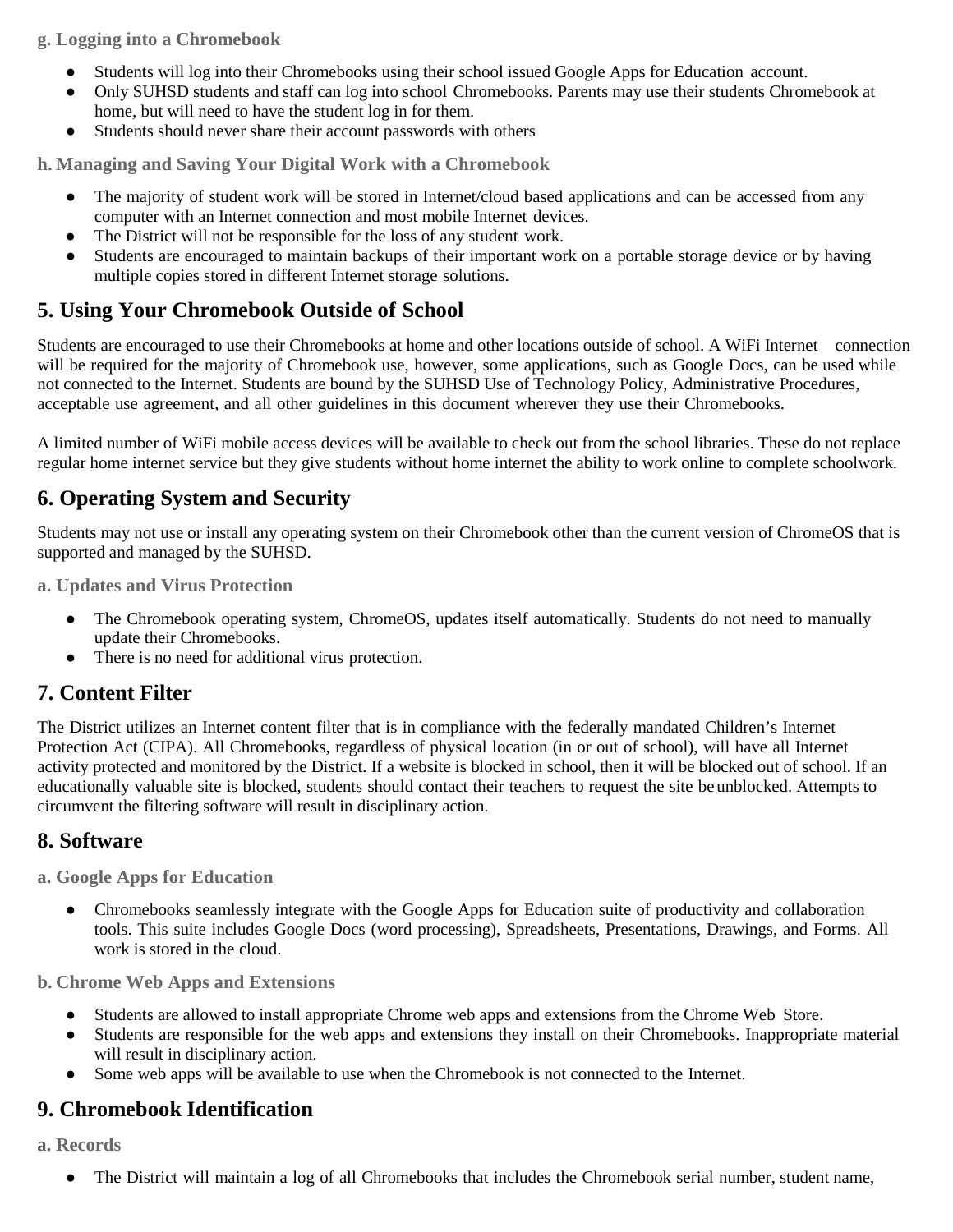and ID number of the student assigned to the device.

# **10.Repairing/Replacing Your Chromebook**

**a. Chromebook repair**

● If your Chromebook is not working notify your teacher and take it to the textbook room for repair.

**b. Vendor Warranty**

- Chromebooks include a one year hardware warranty from the vendor.
- The vendor warranty does not warrant against damage caused by misuse, abuse, or accidents.

**c. Estimated Costs (subject to change)**

The following are estimated costs of Chromebook parts and replacements:

- Complete Replacement \$80.00
- $\bullet$  Screen \$75.00
- Keyboard/touchpad \$55.00
- Power cord  $$35.00$
- Case \$10

## **11.No Expectation of Privacy**

Students have no expectation of confidentiality or privacy with respect to any usage of a Chromebook, regardless of whether that use is for district-related or personal purposes, other than as specifically provided by law. The District may,without prior notice or consent, log, supervise, access, view, monitor, and record use of student Chromebooks at any time for any reason related to the operation of the District. By using a Chromebook, students agree to such access, monitoring,and recording of their use.

**a. Monitoring Software**

• Teachers, school administrators, and the technology department staff may use monitoring software that allows them to view the screen, activity, and web history on student Chromebooks.

# **12.Appropriate Uses and Digital Citizenship**

School-issued Chromebooks should be used for educational purposes and students are to adhere to the SUHSD Digital Citizenship Agreement at all times.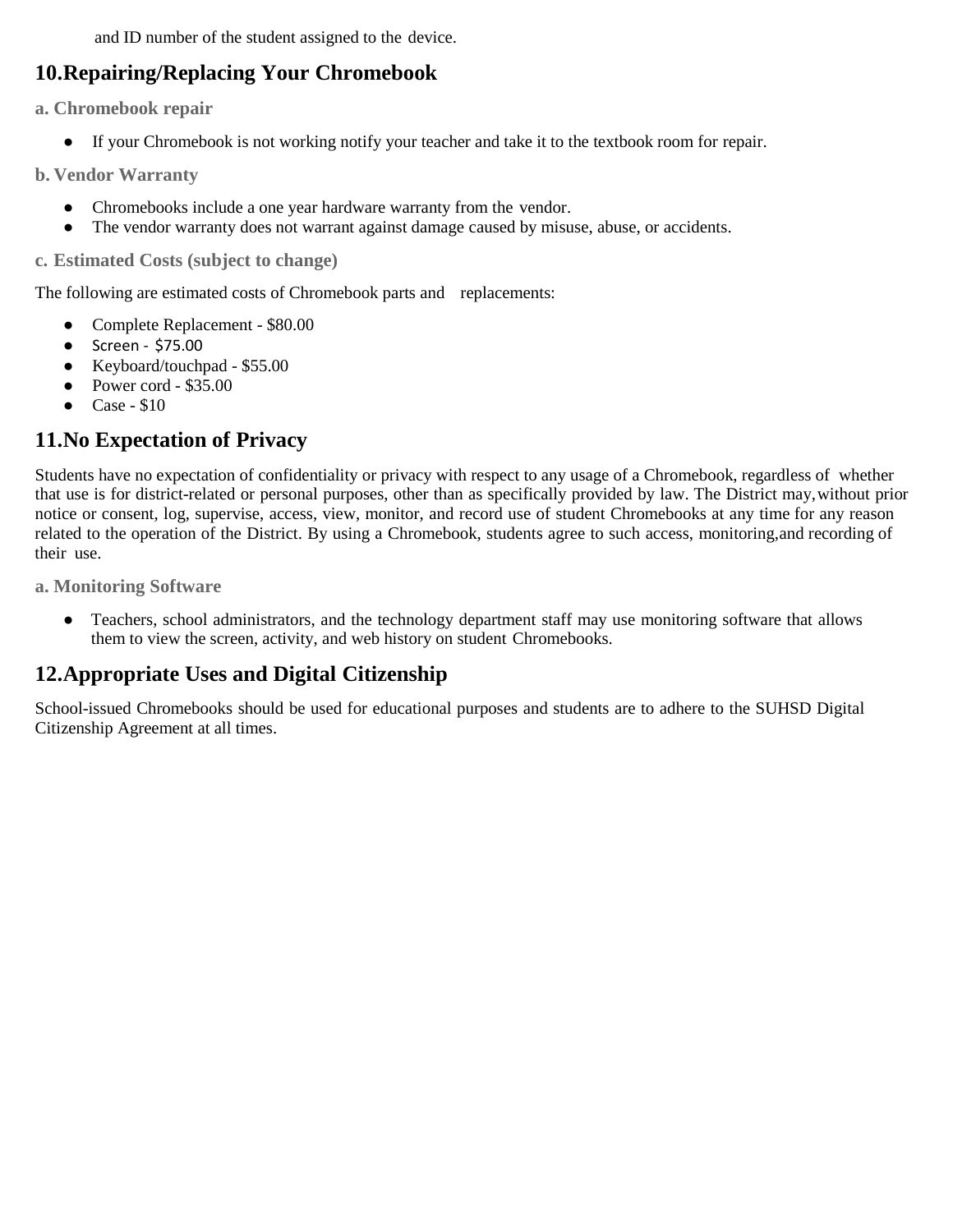# **SUHSD Digital Citizenship Agreement**

SUHSD believes that the best way to prepare our students for their digital future is to have them practice using online tools appropriately in school. We have monitoring software and filters, but these tools are not perfect guarantees that students will not encounter potentially harmful situations (harassment, inappropriate content, etc.). Our goal is to use potential mistakes as teachable moments to help protect our students against future harmful experiences online. **Respect and Protect Yourself**

- I will keep my passwords private and will not share them with my friends.
- I will be conscious of my digital footprint and careful about posting personal information.
- I will only post text and images that are appropriate for school.
- I will be aware of where I save my files so that I can access them where and when I need them. (Examples: Google Docs, network folder, thumb drive, web file locker).
- I will be aware of with whom I am sharing my files (keeping them private, sharing with teachers and classmates or posting them publicly).
- I will always log off before leaving a computer.
- I will immediately report any inappropriate behavior directed at me to my teacher, librarian, counselor, or other adult at school.

#### **Respect and Protect Others**

- I will not use computers to bully or harass other people.
- I will not log in with another student's username and password.
- I will not trespass into another student's network folder, documents, files or profile.
- I will not disrupt other people's ability to use school computers.
- I will not pretend to be someone else and will be honest in my representation of myself.
- I will not forward inappropriate materials or hurtful comments or spread rumors.
- I will immediately report any inappropriate behavior directed at my fellow students to my teacher, librarian, counselor, or other adult at school.

#### **Respect and Protect the Learning Environment**

- I will limit my web browsing at school to school research or personal research similar to that which I would do in class.
- I will not visit inappropriate web sites. If an inappropriate page, image or search result comes up, I will immediately close the window or tab.
- I will not play games on school computers without specific teacher instructions.
- I will not send or read instant messages or participate in online forums or chat without specific teacher instruction.
- I will only change background images and screen savers to school appropriate images.

#### **HonorIntellectualProperty**

- I will not plagiarize.
- I will cite any and all use of websites, images, books and other media.

Please cut along the dotted line, complete the agreement below, and return it to school to receive your Chromebook

By signing this agreement, I am accepting the terms of this agreement. I agree to be financially responsible for the replacement cost should the Chromebook be lost, stolen or damaged. This includes any damage or loss that occurs on campus.

| Student Signature: <u>Contractor Communications</u> | Date: ____________               |
|-----------------------------------------------------|----------------------------------|
|                                                     |                                  |
|                                                     | Date: <u>___________________</u> |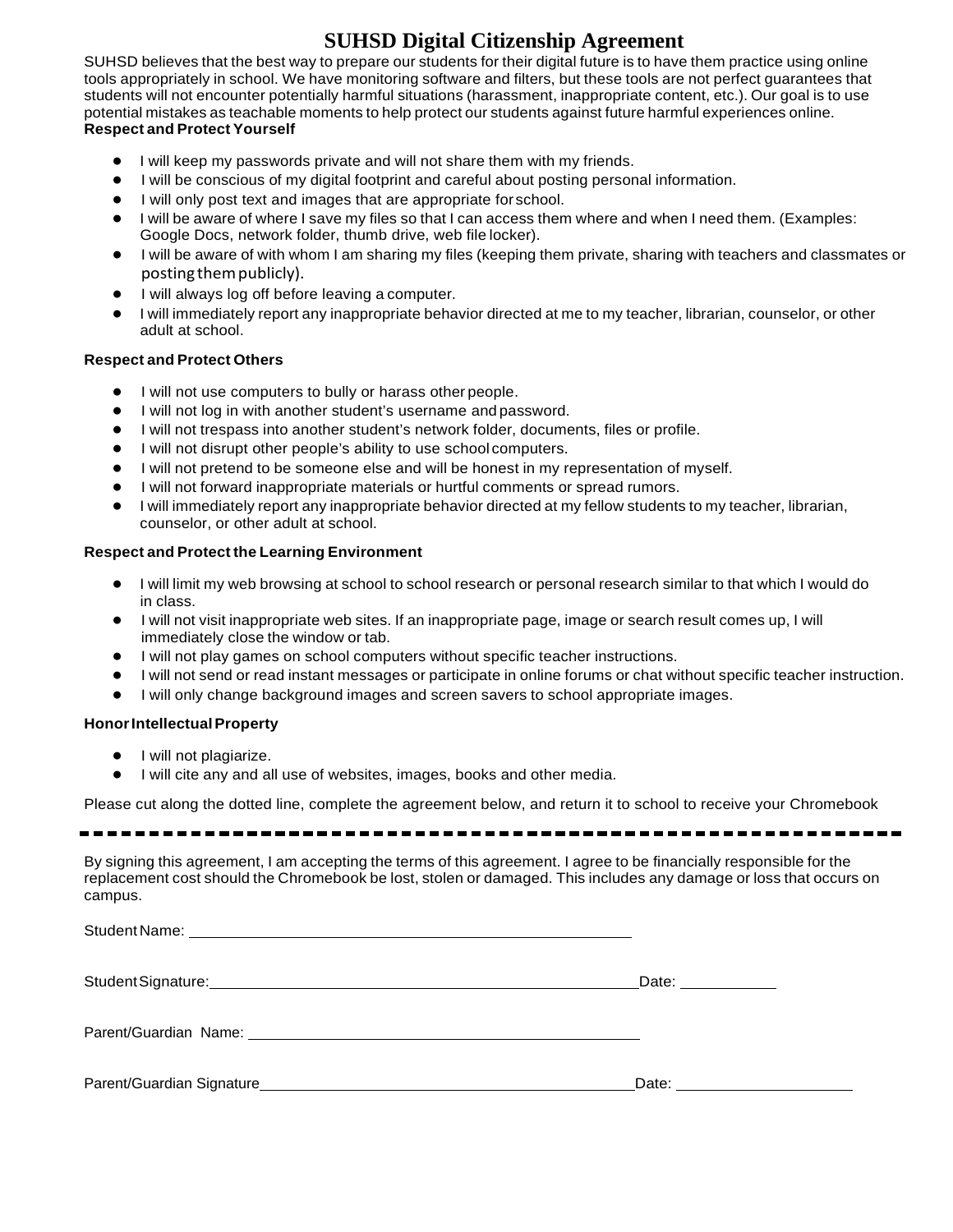# **Contrato del SUHSD para el uso de Chromebooks**

# **Procedimiento e Información para los Estudiantes y Padres**

La misión de la distribución de los Chromebooks en SUHSD es el de crear un ambiente de aprendizaje colaborativo para todos. Este ambiente les permitirá y apoyará a los estudiantes y maestros implementar usos transformativos de tecnología mientras que aumenta la participación de los estudiantes con el contenido y promueve el desarrollo de los estudiantes con dirección propia y de por vida. Los estudiantes harán la transición de consumidores de información a productores creativos y propietarios de conocimiento.

Los Chromebooks son un recurso de aprendizaje. No hay un proceso para excluirse de recibir un Chromebook porque es una herramienta importante para terminar el trabajo asignado, conducir investigaciones, y tener acceso al material de aprendizajetal como un libro de clase. Bajo el acuerdo Williams, al SUHSD se le requiere proporcionar acceso a todo el material de aprendizaje a todos los estudiantes.

# **1. Recibir Su Chromebook**

**a. Reunión para Padres/Tutores y Entrenamiento Estudiantil**

Se les alienta a todos los padres/tutores a que asistan a las reuniones para los padres del plantel escolar al que asiste su hijo(a). Los estudiantes recibirán lecciones sobre el cuidado y uso adecuado de la tecnología antes de recibir un Chromebook el cual podrán llevar a casa. Se les requiere a todos los padres y estudiantes que firmen este contrato antes de que se les permita llevarse un Chromebook a casa.

**b.Distribución para Estudiantes Nuevos**

Todos los estudiantes transfiriéndose a una escuela nueva o estudiantes nuevos participan en una orientación escolar y podrán recoger sus Chromebooks del salón de libros de clase. Los estudiantes y sus padres/tutores deben firmar el Contrato de Chromebook del SUHSD para poder recoger un Chromebook.

# **2. Regresar Su Chromebook**

**a. Fin de Año**

Al final del año escolar, los estudiantes regresarán sus Chromebooks, adaptadores de corriente, y estuches/cajas. Si el estudiante no entrega el Chromebook se le cobrará los \$80.00 completos del costo de reemplazo. También se cobrarán los costos de reemplazo por los estuches/cajas y adaptadores de corriente. En este documento encontrará un desglose de los costos detallado. El distrito también puede hacer un reporte por robo de propiedad con la policía.

## **b. Estudiantes que Cambian de/Dejan la Escuela**

Los estudiantes que se cambian de o dejan una escuela de SUHSD deben entregarle sus Chromebooks y equipo relacionado a la secretaria encargada del salón de libros de clase su ultimo día en asistencia. Si no se entrega el Chromebook se cobrarán los \$80.00 completos del costo de reemplazo. El distrito también puede hacer un reporte por robo de propiedad con la policía.

# **3. Cuidado de Su Chromebook**

Los estudiantes tienen la responsabilidad del cuidado Chromebook que la escuela les ha proporcionado. Los Chromebooks que se quiebren o que no estén funcionando adecuadamente deben llevarse al salón de libros de clase lo antes posible para que se puedan arreglar adecuadamente. Los Chromebooks propiedad del distrito nunca deben llevarse a un servicio de computación fuera de la escuela para cualquier reparación o mantenimiento. Los estudiantes nunca deben dejar sus Chromebooks desatendidos.

**a. Precauciones Generales** 

- No debe haber comida o bebidas cerca de los Chromebooks.
- Los cordones, cables, y aparatos de almacenamiento extraíbles deben conectarse a los Chromebooks con cuidado.
- Los Chromebooks no se deben usar cuando el cordón está conectado cuando el cordón puede ser un peligro de tropiezo
- Nunca se debe poner objetos pesados arriba del Chromebooks.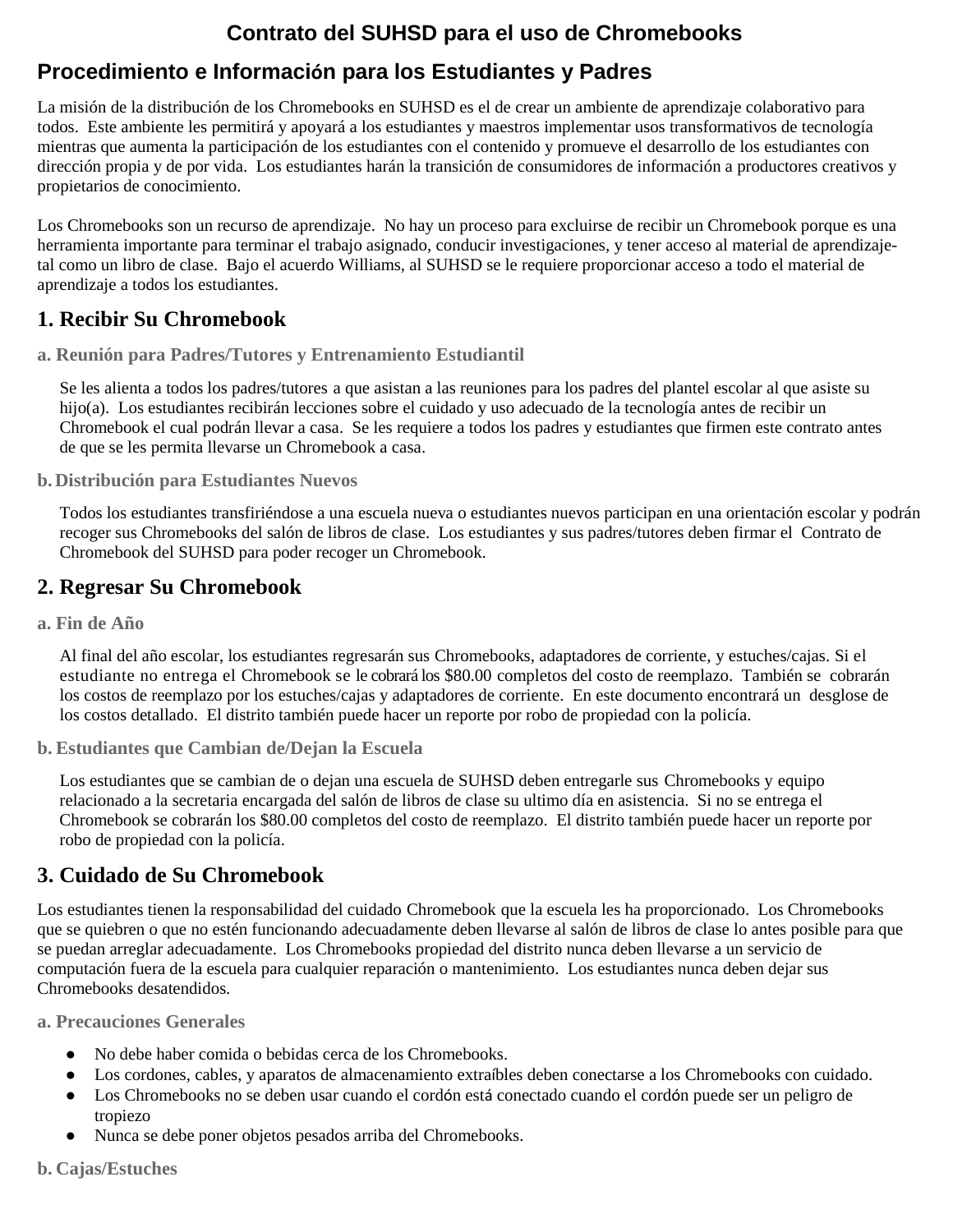- A cada estudiante se le proporcionará un estuche proyectivo para su Chromebook que debe usarse cuando el Chromebook se está transportando o no se está usando.
- Aunque los estuches están acolchonados para ayudar a proteger los Chromebooks, no se garantiza que prevendrá que el Chromebook se dañe. La responsabilidad del cuidado y protección del aparato cae sobre el estudiante.

### **c. Transporte de Chromebooks**

- Siempre debe transportarse los Chromebooks con cuidado y dentro del estuche protector.
- Nunca levante el Chromebook de la pantalla.
- Nunca transporte el Chromebook con la pantalla abierta.

### **d. Cuidado de Pantalla**

La pantalla del Chromebook puede dañarse si se somete a objetos pesados, se trata de manera ruda, se limpia con algunos solventes, u otros líquidos. Las pantallas son particularmente sensibles y pueden dañarse con presión excesiva.

- No ponga presión arriba de un Chromebook cuando está cerrado.
- No guarde un Chromebook con la pantalla abierta.
- No coloque nada en el estuche protector que pueda oprimir la cubierta/pantalla.
- Asegúrese que no haya nada en el teclado antes de cerrarlo (p.ej. plumas, lápices, o discos).
- Limpie la pantalla únicamente con una tela suave y seca de microfibra, o con una tela anti-estática.

### **e. Etiquetas de Propiedad**

- Todos los Chromebooks serán etiquetados con un código de barras de la biblioteca.
- Cualquier alteración al código de barra resultará en un cargo monetario para los estudiantes.

## **4. Uso de Su Chromebook en la Escuela**

Se espera que los estudiantes traigan el Chromebook cargado completamente a la escuela todos los días y a todas sus clases a lo menos que sus maestros les digan específicamente lo contrario.

**a. Si un estudiante no trae su Chromebook a la escuela**

- Los maestros puede prestarle un Chromebook del salón de clase al estudiante durante el periodo de la clase.
- Cualquier estudiante a quien se le preste un Chromebook será responsable por cualquier daño o pérdida del aparato que se le preste.

**b. Chromebooks en necesidad de reparación**

- Si un Chromebook necesita reparación, regréselo al salón de libros de clase y se le proporcionará un aparato de reemplazo.
- Si un Chromebook se daña o se pierde se registrará el costo adecuado a la cuenta del estudiante.
- Los Chromebooks que tengan una falla de hardware o software (no causado por el estudiante).

### **c. Cargar los Chromebooks**

- Los Chromebooks deben traerse a la escuela todos los días con carga completa.
- Los estudiantes deben cargar su Chromebook en casa todos los días.
- Habrá un número limitado de estaciones de carga sin supervisión disponibles en las áreas comunes de la escuela.

### **d. Fondos y Temas**

● No se puede usar ningún medio inadecuado como fondo o tema en el Chromebook. La presencia de tal medio tendrá como resultado acción disciplinaria.

**e. Sonido**

- El Chromebook no debe tener ningún sonido en ningún momento a lo menos que se tenga permiso del maestro.
- Se pueden usar audífonos a discreción de los maestros.
- Los estudiantes deben tener sus propios audífonos por razones sanitarias.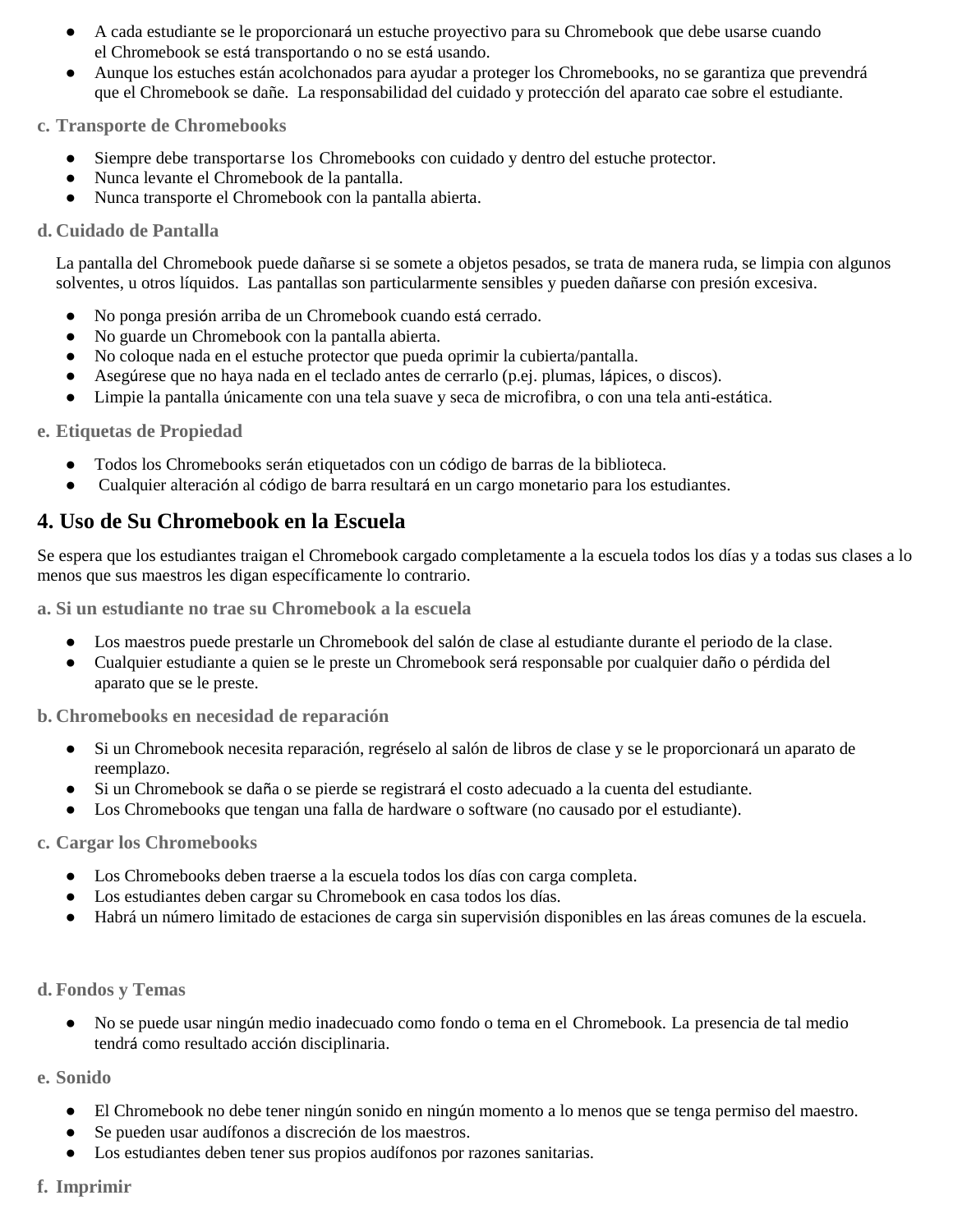- Se les anima a los estudiantes que publiquen y compartan su trabajo digitalmente con sus maestros y compañeros cuando sea adecuado.
- Habrá estaciones disponibles en la biblioteca. Como todo el trabajo de los estudiantes se almacenará en una aplicación de la red/internet, los estudiantes no imprimirán directamente de sus Chromebooks.
- Los estudiantes pueden registrarse en una estación de impresión para imprimir su trabajo.
- Los estudiantes pueden conectar sus impresoras en casa con Google Cloud Print solution para imprimir de sus Chromebooks en casa. Para más información, visite, [http://www.google.com/cloudprint/learn/.](http://www.google.com/cloudprint/learn/)

**g. Iniciar una Sesión en Chromebook**

- Los estudiantes iniciarán una sesión en sus Chromebooks al usar su cuenta de Google Apps para la educación proporcionada por la escuela.
- Solamente los estudiantes y personal del SUHSD pueden iniciar una sesión en los Chromebooks escolares.
- Los padres pueden usar el Chromebook de su estudiante en casa, pero necesitarán que el estudiante inicie la sesión por ellos.
- Los estudiantes nunca deben compartir sus contraseñas con otras personas.

**h. Manejo y Almacenamiento de Su trabajo Digital con un Chromebook**

- La mayoría del trabajo estudiantil se almacenará en aplicaciones con base en el internet/red y se podrá tener acceso a ellos de cualquier computadora con una conexión al internet y la mayoría de los aparatos móviles con acceso al internet
- El distrito no será responsable por la pérdida de cualquier trabajo estudiantil.
- Se les anima a los estudiantes que mantengan copias de su trabajo más importante en un dispositivo móvil de almacenamiento para tener varias copias en diferentes lugares.

## **5. Uso de Su Chromebook Fuera de la Escuela**

Se les anima a los estudiantes que usen su Chromebook en casa y otras ubicaciones fuera de la escuela. Se requerirá una conexión de internet WiFi para la mayoría del uso del Chromebook, sin embargo, algunas aplicaciones tal como Google Docs, se pueden usar mientras que no se está conectado al internet. Los estudiantes están obligados a seguir la Política para el Uso de Tecnología de SUHSD, los Procederes Administrativos, el acuerdo de uso aceptable, y todas las otras guías en este documento cuando usan sus Chromebooks.

Habrá un número limitado de aparatos de acceso al WiFi móviles disponibles para sacarlos prestados de la biblioteca. Estos no reemplazan el uso de internet regular en casa pero les da a los estudiantes sin internet en casa la habilidad de terminar su trabajo escolar.

## **6. Operar el Sistema y Seguridad**

Los no pueden usar o instalar cualquier Sistema de Operación en su Chromebook aparte de la versión actual de ChromeOS respaldada y manejada por SUHSD.

**a. Actualización y Protección Anti-Virus**

- El Sistema de Operación Chromebook, ChromeOS, se actualiza automáticamente. Los estudiantes no necesitan actualizar sus Chromebooks manualmente.
- No se necesita protección anti-virus adicional.

## **7. Filtro de Contenido**

El distrito usa un filtro de contenido para el Internet que cumple con la Ley Federal de Protección de Internet para Niños (CIPA por sus siglas en inglés). El distrito protegerá y monitorizará toda actividad en el internet de todos los Chromebooks, sin importar su ubicación (dentro o fuera de la escuela). Si un sitio de internet es restringido en la escuela, entonces será restringido fuera del plantel escolar. Si un sitio de internet con valor educacional es restringido, los estudiantes deben comunicarse con sus maestros para peticionar que se levante la restricción. Cualquier intento por esquivar el filtro de software resultará en acción disciplinaria.

### **8. Software**

**a. Google Apps para la Educación**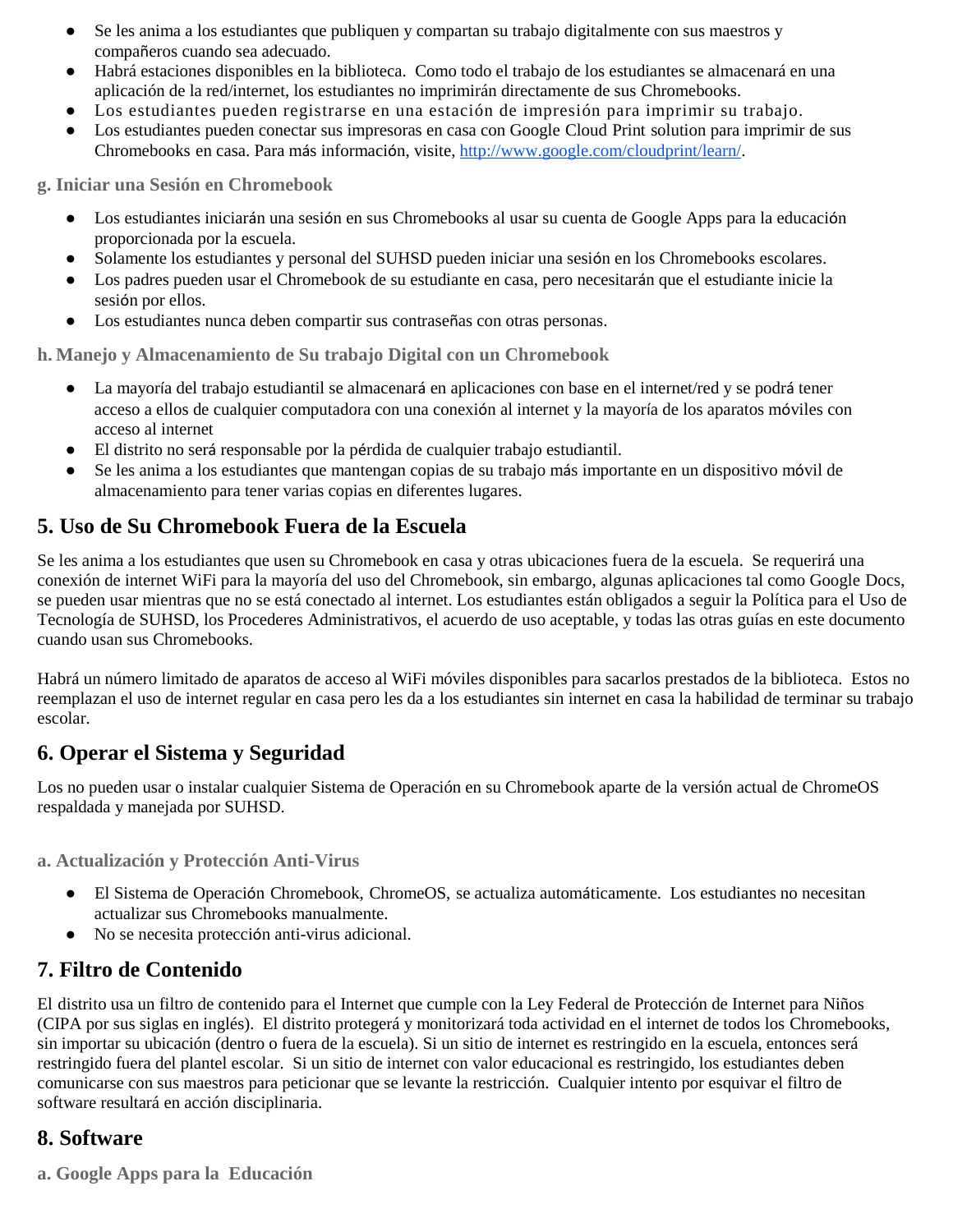● Los Chromebooks se integran sin problemas con las aplicaciones de productividad y herramientas de colaboración de Google Apps. Estas aplicaciones incluyen Google Docs (procesador de palabras), hojas de trabajo, presentaciones, dibujos, y formularios. Todo el trabajo se almacena en la red.

### **b. Chrome Web Apps y Extensiones**

- A los estudiantes se les permite instalar aplicaciones Chrome web y extensiones de la tienda Chrome Web.
- Los estudiantes son responsables por las extensiones y aplicaciones de web que instalan por sí mismo en sus Chromebooks. Cualquier material resultará en acción disciplinaria.
- Algunas aplicaciones de web apps estarán disponibles para usarse cuando el Chromebook no está conectado al **Internet**

## **9. Identificación de Chromebook**

**a. Registro**

● El distrito mantendrá un registro de todos los Chromebooks que incluye el número en serie de Chromebook, nombre estudiantil, y numero de ID del estudiante al que se asigna el aparato.

## **10.Reparación/Remplazo de Chromebook**

**a. Reparación de Chromebook** 

● Si su Chromebook no está trabajando notifique a su maestro y llévelo al salón de libros de clase para que se repare.

**b. Garantía de Vendedor** 

- Los Chromebooks incluyen un año de garantía para el hardware por parte del vendedor.
- La garantía del vendedor no cubre cualquier daño contra el mal uso, abuso, o accidentes.

**c. Estimado de Costo (sujeto a cambio)**

La siguiente información es una estimación de costos de partes y remplazo del Chromebook:

- Remplazo Completo \$80.00
- $\bullet$  Pantalla \$75.00
- Teclado/touchpad \$55.00
- Adaptadores de Corriente- \$35.00
- $\bullet$  Estuche \$10

## **11. Ninguna Expectativa de Privacidad**

Los estudiantes no deben esperar confidencialidad o privacidad con respecto a cualquier uso de un Chromebook, sin importar si ese uso está relacionado con el distrito o propósitos personales, fuera de lo específicamente proporcionado por la ley. El distrito puede, sin previo aviso o consentimiento, registrar, supervisor, tener acceso a, mirar el monitor (pantalla), y registrar el uso estudiantil de los Chromebooks en cualquier momento por cualquier razón relacionada con la operación del distrito. Al usar un Chromebook, los estudiantes están de acuerdo con tal acceso, monitorización, y registro de su uso.

**a. Monitorización de Software**

● Los maestros, administradores escolares, y personal del departamento de tecnología puede usar la monitorización de software que les permite mirar la pantalla, actividad, e historial de web en los Chromebooks.

## **12. Uso Adecuado y Conducta Digital**

Los Chromebooks proporcionados por la escuela deben usarse con propósitos educacionales y los estudiantes deben adherirse al acuerdo de conducta digital de SUHSD en todo momento.